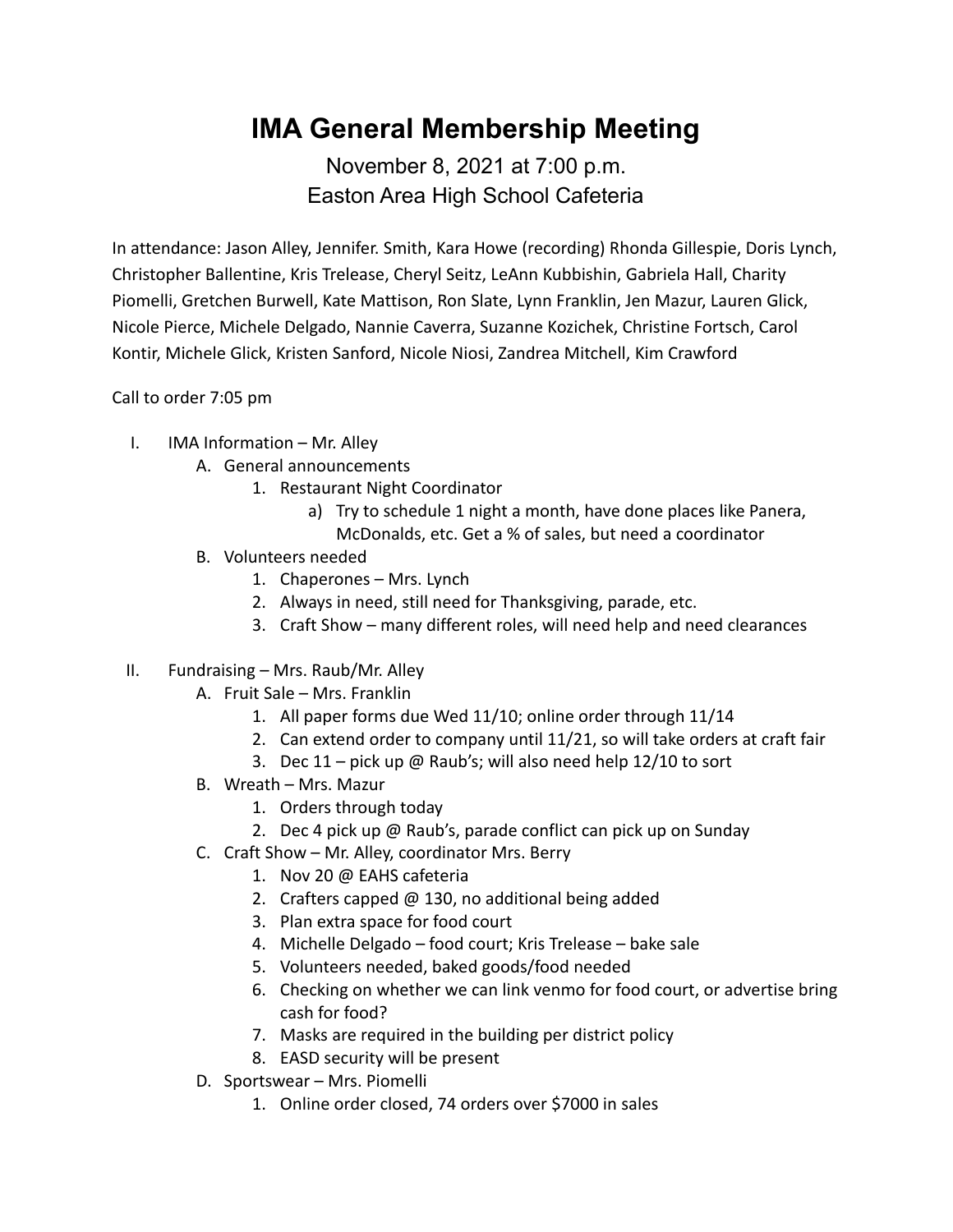- 2. Will have on site @ craft fair
- 3. May have to make subs due to supplies no longer being available
- E. Uniform Pillows
	- 1. Pick up Dec 11 @ EAHS; Email confirmations will be sent for pick up info
	- 2. Sold about 180 pillows
- III. Treasurer's Report
	- A. Question about baking fees and interest (low)
		- 1. Need for local bank, physical branch presence
	- B. Account balances: Checking \$57119, Money Market \$20257.31, Line of Credit (owe) \$3148.50
- IV. Director's Report Mr. Ballentine
	- A. Fall Orchestra Concert Wednesday, November 10 7pm EAHS Auditorium
		- 1. Dress Rehearsal Tuesday, November 09 6 8pm
		- 2. Uniforms will be distributed upon arrival (except jazz/ chambers)
	- B. Phantom's Hockey Game Information
		- 1. Report at EAHS 4:30pm
		- 2. Easton attire (band shirt)
		- 3. Ticket Pick Up (for non-student tickets): Friday, Nov. 12 4 6pm EAHS
	- C. Turkey Week Information & Schedule
		- 1. Monday (powderpuff) report 5:15pm @ Cottingham
		- 2. Tuesday (band social w/ P'Burg seniors only) report 4:45pm @ EAHS
		- 3. Wednesday (pep rally & bonfire parade) report 2:30pm @ EAHS
		- 4. Community pep rally @ Cottingham begins 3:30, parade approx 5:45, bonfire lighting approx. 6:30
		- 5. Thursday (game day) report 8:00am @ EAHS
		- 6. Yard signs for seniors will be put in yards Monday evening, some parents will help
	- D. Small Ensembles & Fall Break performances
		- 1. Brass Quintet Southside Christmas Tree Lighting (11/26 @ 6pm)
		- 2. Santa Arrival Pep Band Palmer Mall (11/27 @ 11am)
		- 3. Chamber Strings Peace Candle Lighting Sigal Museum (11/27 @ 4pm)
	- E. Philadelphia Holiday Parade Saturday, December 04
		- 1. Parade begins at 4:30pm (ends near City Hall/ Convention Center)
		- 2. Marching Band Uniform Care
		- 3. Release Agreement Forms due Friday
	- F. Trip Updates
		- 1. Exploring options for 2 trips one day trip early spring, second overnight (1 or 2 nights, depending on hotel availability) in later spring.
	- G. December Concerts
		- 1. Wind Ensemble (Saturday, December 11)
		- 2. Jazz (Saturday, December 18)
		- 3. Orchestra (Monday, December 20)